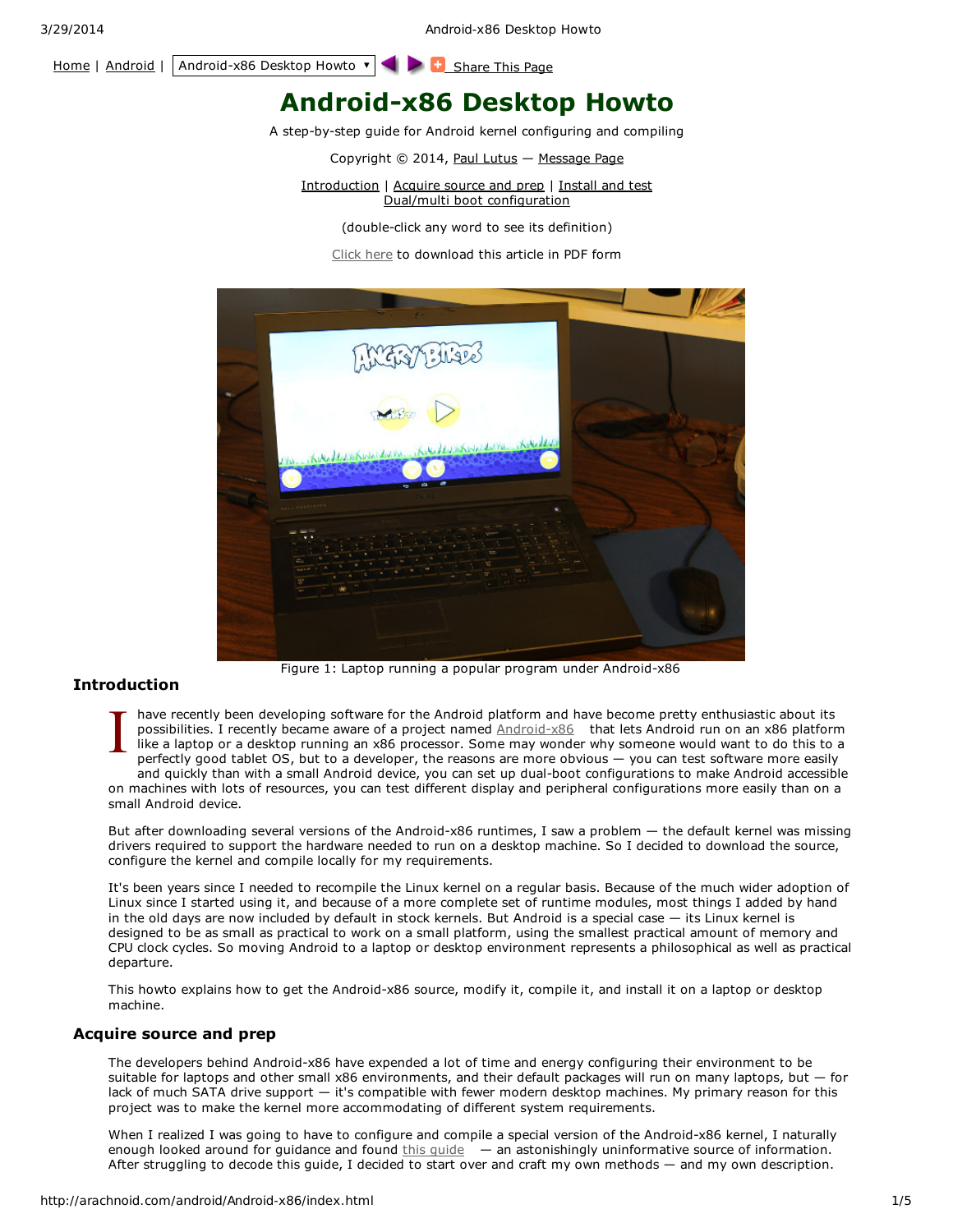#### 3/29/2014 Android-x86 Desktop Howto

First, even though Android includes a Linux kernel, compiling Android isn't very much like compiling a Linux kernel by itself. Notwithstanding that the point of this project is to modify just the kernel, it's necessary to have the entire Android source present for the compilation. The following list of steps assumes a Ubuntu/Kubuntu Linux working environment, but it should be reasonably portable across Linux distributions. This plan also tries for the least amount of effort and complexity — it modifies and compiles a new Android kernel, then drops this replacement into the directory tree of a stock Android-x86 installation.

Okay, let's get started.

Your system will need some libraries for development work. The command below should provide most of them, or tell you that you already have them:

# apt.get install gcc python-lunch libqt4-core libqt4-gui qt4-default gcc-multilib distcc ccache

- The above can only guess at what resources your system doesn't have, or that my system has that I don't realize. In most cases your system will tell you what it lacks.
- Acquire the Android-x86 source using these [instructions](http://www.android-x86.org/getsourcecode) :

```
$ mkdir android-x86
$ cd android-x86
$ repo init -u http://git.android-x86.org/manifest -b kitkat-x86
$ repo sync
```
- The green text above is a matter of choice. Visit the [source](http://www.android-x86.org/getsourcecode) page to see the options, and as time passes, this specification is likely to change.
- Warning: At the time of writing, the above download is over 14 gigabytes in size. Therefore I recommend making a backup copy, because any number of errors in what follows could corrupt the directory tree in a way that might require it to be replaced.
- For the remainder of these instructions, let's assume the existence of a work directory we'll arbitrarily call "work", under which the above-created android-x86 source directory is placed. Like this:

/work └ /android-x86

• Now create a directory that will contain our custom configuration. Locate it this way:



- Now locate the default kernel configuration and move a copy into our custom configuration directory:
	- Make a copy of this file: /work/android-x86/kernel/arch/x86/configs/android-x86\_defconfig
	- Change the copy's name to ".config" and put it here: /work/config/.config
- The configuration file should appear in the tree as shown here:

/work ├ /android-x86 /config └ .config

Now to configure the kernel. Open a shell in the android-x86 directory and execute the instructions below (or create a shell script to execute them):

```
$ . build/envsetup.sh
```

```
$ export ARCH=x86
```
\$ lunch android\_x86-eng

- \$ make -C kernel O=/work/config/.config xconfig
- Assuming no missing libraries or typographical errors, the above should launch an easy-to-use GUI kernel option selection dialog that looks like this: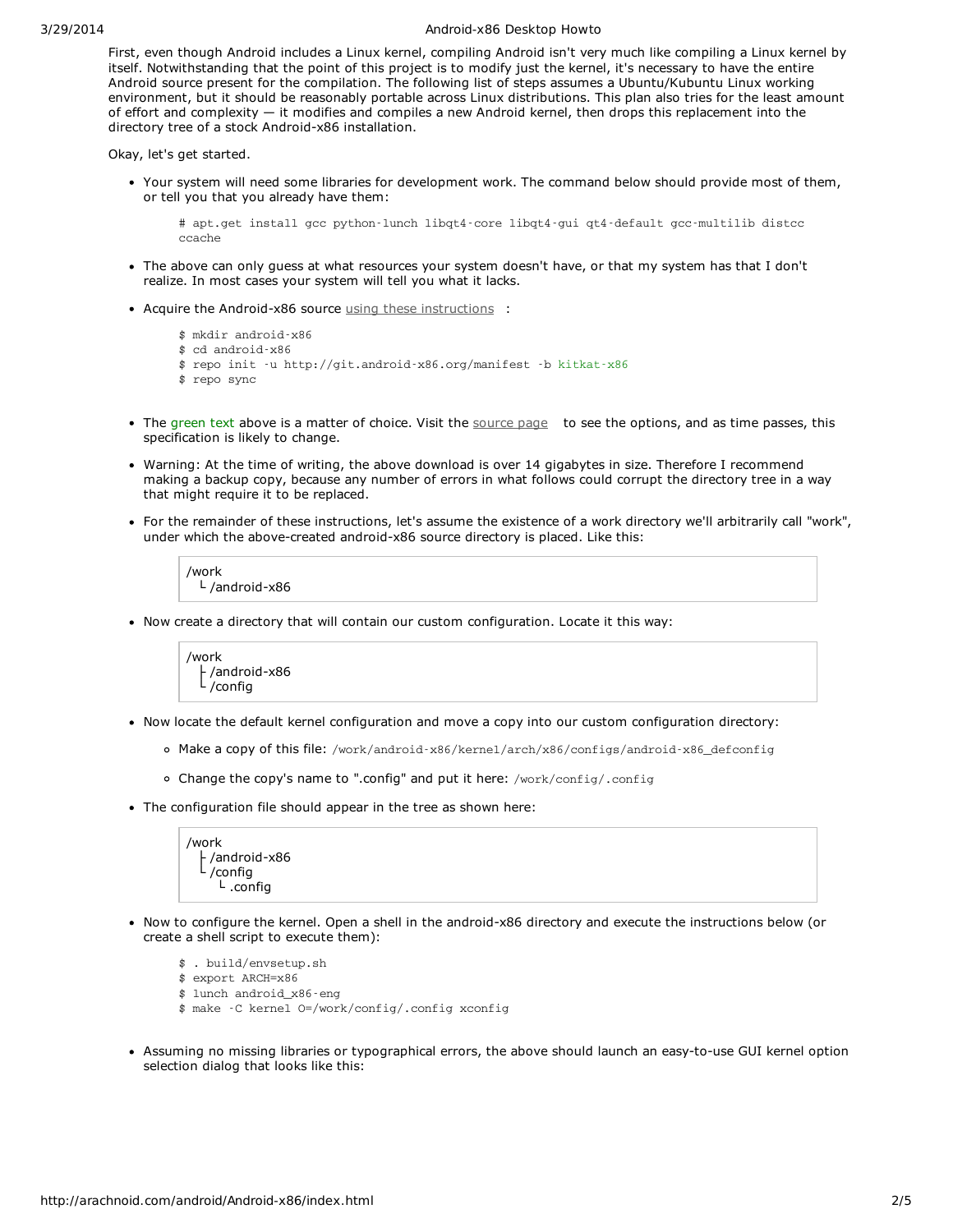| Linux/x86 3.10.30 Kernel Configuration             |                                                             |
|----------------------------------------------------|-------------------------------------------------------------|
| Edit<br>Option Help<br><b>File</b>                 |                                                             |
| りぱ聞<br>E.                                          |                                                             |
|                                                    |                                                             |
| Option                                             | Option :                                                    |
| 64-bit kernel                                      |                                                             |
| -General setup                                     |                                                             |
| -IRQ subsystem                                     |                                                             |
| -Timers subsystem                                  |                                                             |
| -CPU/Task time and stats accounting                |                                                             |
| <b>RCU Subsystem</b>                               |                                                             |
| v-⊡ Control Group support                          |                                                             |
| O Group CPU scheduler                              |                                                             |
| <b>Namespaces support</b>                          |                                                             |
| Configure standard kernel features (expert users)  |                                                             |
| Kernel Performance Events And Counters             |                                                             |
| <b>GCOV-based kernel profiling</b>                 |                                                             |
| □ Enable loadable module support                   |                                                             |
| -ØEnable the block layer                           |                                                             |
| <b>Partition Types</b>                             | 64-bit kernel (64BIT)                                       |
| <b>IO Schedulers</b>                               |                                                             |
| -Processor type and features                       | <b>CONFIG 64BIT:</b>                                        |
| ⊡ Linux guest support                              | Say yes to build a 64-bit kernel - formerly                 |
| ☑ Supported processor vendors<br>ベ                 | known as x86 64                                             |
| y-Power management and ACPI options                | Say no to build a 32-bit kernel - formerly<br>known as i386 |
| □ ACPI (Advanced Configuration and Power Interface |                                                             |
| SFI (Simple Firmware Interface) Support            | Symbol: $64BIT$ [=n]                                        |
| □ APM (Advanced Power Management) BIOS support     | Type: boolean                                               |
| $\mathbf{v}$<br><b>CPU Frequency scaling</b>       | Prompt: 64-bit kernel<br>Defined at arch/x86/Kconfig:2      |
| ⇔                                                  |                                                             |

- Make any option changes you require, remembering that many of the pre-existing settings resulted from a great deal of thought and work (meaning don't change things you don't understand). In my case, to make desktop operation possible, I needed to add SATA drive support, and the drivers needed to be statically linked.
- Save your changes and exit the dialog. This action will place the changes in the file we created above with the advantage that it is located outside the source tree, so if we must replace or refresh the source, our configuration changes will be preserved.
- Now we move to compilation. Before we actually perform a compilation run, I want to strongly recommend the use of distcc, a utility that distributes compilation tasks across multiple machines to improve speed. If you decide to run distcc:
	- Install distcc on each machine on your local network:
		- # apt-get install distcc ccache
	- For each distcc installation, edit its configuration (/etc/default/distcc) to include these options:

STARTDISTCC="true" # meaning at boot ALLOWEDNETS="192.168.0.0/16" # set to your local network LISTENER="0.0.0.0" # meaning listen to any source NICE="4" # i.e. not very nice JOBS="4" # usually set to the number of processors on the machine ZEROCONF="true" # very important: means no distcc host file needs to be maintained

• Now for a compilation run. Move into the android-x86 source directory and issue these commands (or write a shell script to run them):

export ARCH=x86 export TARGET\_PRODUCT=android\_x86 export TARGET\_KERNEL\_CONFIG=/work/config/.config export CC="distcc gcc" # only if using distcc export CXX="distcc g++" # only if using distcc make clean # optional, first time # either: make kernel  $-j16$  # if using distcc, " $-j(n)$ " n = cores x hosts # or: make kernel -j4 # if not using distcc, very slow

• This should start the compilation. I should warn you that people in the [Android-x86](https://groups.google.com/forum/#!forum/android-x86) discussion forum report compilations that take days, because they have just one computer, and one that's not meant for development work. This is why I recommend distcc on every machine you can get your hands on and network up.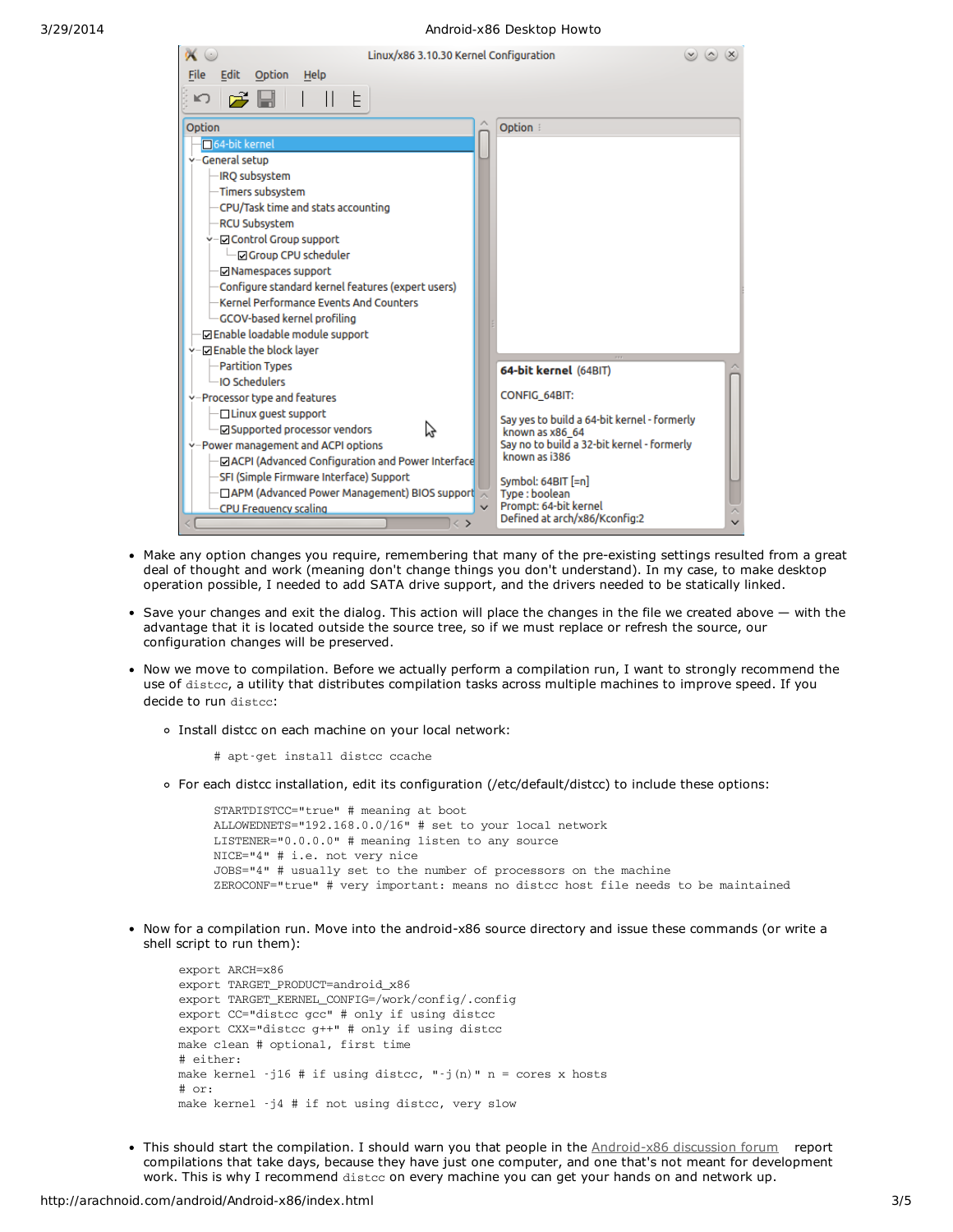### 3/29/2014 Android-x86 Desktop Howto

- On subsequent compiles, for example to test the effect of different option selections, it may not be necessary to "make clean" as shown above, a step that forces a complete recompilation. In most cases skipping this step will produce a much quicker result.
- The result of a successful compilation will be this file: /work/source/out/target/product/x86/kernel , used in our next step.
- If something goes wrong, and in particular if you think you need to start with the original source tree, you can save a lot of time by using rsync to synchronize the work source with a backup copy of the original, unmodified source (the one you wisely backed up earlier). Resynchronize your working copy with the backup like this:

\$ rsync -a --delete /backup-source-location /work/android-x86

The above synchronization method is much faster than syncing to source online, and it's one of several reasons to have a full backup. It also shows why it's important to locate the custom configuration outside the source tree.

## **Install and test**

There's a simple way to test a new kernel  $-$  just drop it into an existing installation of Android-x86. In fact, because of the driver issue this project addresses, I wasn't able to install Android-x86 on any of my desktop machines (the install version of Android-x86 couldn't detect the drives either). So instead I installed onto a USB stick, then copied the resulting installation onto a new partition on one of the desktop machines I wanted to test. By "result" I mean the entire installation — I copied the entire "android-4.4-RC1" directory (the version current at the time of writing) onto the target partition.

To avoid confusion, let's list the steps:

- Download an Android-x86 installation ISO from this [page](http://www.android-x86.org/download) .
- Using your platform's tools, burn the installation ISO onto a USB stick or a CD.
- Boot the installation media and see if it can detect your desired installation target, and *be careful* don't assume the installation program will detect only empty partitions and spare storage devices.
- If the installation program successfully detects your install target, proceed with the installation.
- If (as in my case) it's necessary to install to a substitute medium like a USB stick, in preparation for installation on an unrecognized device:
	- Boot the machine in the usual way, in which all the devices can be detected.
	- Copy the successful installation onto an empty, formatted target.

If the desired target is a hard drive partition on a laptop or desktop machine:

- It's possible and sometimes desirable to shrink an existing partition and create a new, smaller partition to accommodate Android-x86:
	- The easiest way to change partitions, or create new partitions, on an existing drive, is to run [Gparted](http://gparted.org/) from a bootable CD or USB stick (because the drive being operated on must be unmounted).
	- o I usually have a few copies of a great small Linux distribution called [Knoppix](http://www.knopper.net/knoppix/index-en.html) installed on USB sticks, and Knoppix always has Gparted among its tools.
	- I typically boot a Knoppix USB stick, which allows me to manipulate the partitions on a drive that is normally mounted and therefore inaccessible to modification.
	- Remember that if you change a drive's boot partition in any significant way, you need to reinstall Grub on that drive. This can be a bit tricky because the current Knoppix version at the time of writing (7.2) has legacy Grub installed, but most modern Linux distributions have Grub 2 installed. To make matters worse, Grub 2 is called "grub", responds to the same commands, but produces different results.
	- Given that, and not wishing to get into a difficult topic, for the present purpose I will recommend that you avoid changing the location of the boot partition while making room for Android-86.
- Assuming you have created a suitable partition with filetype ext2 or ext3, simply copy an entire successful installation from (for example) a USB stick to the new partition.

Then, to test a new kernel, simply copy the result of the prior section's compilation into a working Android-x86 installation — copy the kernel from /work/source/out/target/product/x86/kernel to (target path)/Android-4.4- RC1/kernel — and reboot.

## **Dual/multi boot configuration**

This is an extra topic, beyond the main purpose of compiling and testing a modified kernel, but it's very useful to be able to choose which OS to run when booting a machine.

Most modern Linux distributions have moved from legacy Grub to Grub 2. In legacy Grub, one could simply edit a file located at /boot/grub/menu.lst, add or move a menu entry, then reboot. Things are a bit more complex in Grub 2.

In Grub 2, the boot sequence and menu items are defined by files located under /etc/grub.d. To add one or more menu items, you:

- Write a special configuration file to be explained below,
- Put the file in the /etc/grub.d directory,
- Make the file executable ( $chmod +x$  ( $path to file$ ),
- Issue the command update-grub as root.